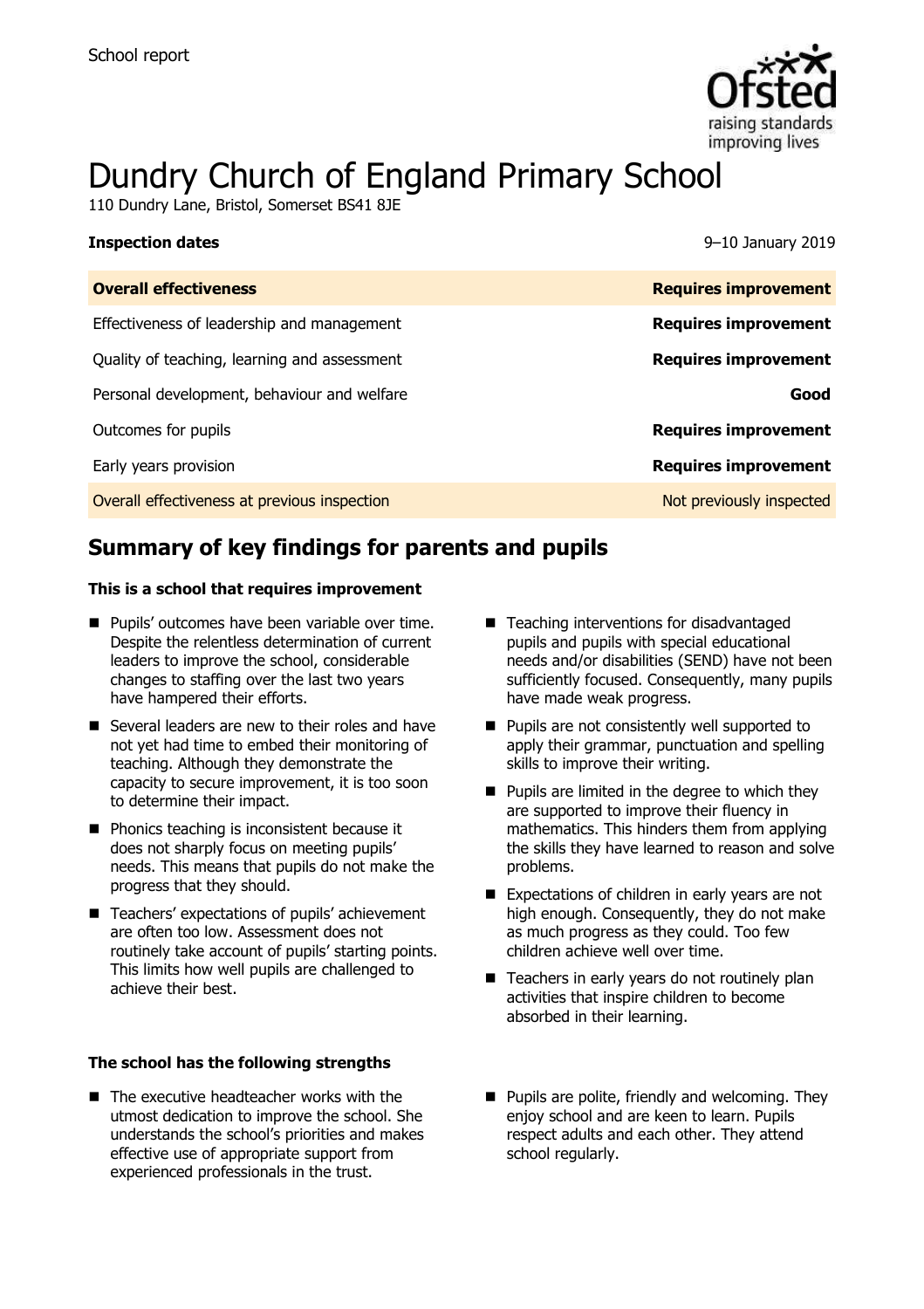

# **Full report**

### **What does the school need to do to improve further?**

- **IMPROPE Improve leadership and management, by:** 
	- developing well-tailored learning support for disadvantaged pupils and pupils with SEND that helps them to catch up from low starting points
	- ensuring that leaders at all levels are well supported to further develop the monitoring of teaching, so that they swiftly intervene when it needs to improve.
- Improve the quality of teaching, learning and assessment, by:
	- improving the consistency of phonics teaching, so that pupils consistently develop secure early reading skills
	- improving assessment, so that teachers take full account of pupils' starting points and provide appropriate work that challenges pupils to achieve their best
	- developing pupils' fluency in mathematics, so that they routinely apply their understanding to reason and solve problems
	- ensuring that pupils apply their grammar, punctuation and spelling skills to improve their writing.
- $\blacksquare$  Improve the effectiveness of early years by:
	- ensuring that teachers use assessment information more precisely, so that they plan work that helps children to develop the necessary skills to achieve well
	- developing learning activities that spark children's enthusiasm, sustain their interest and help them to make the progress of which they are capable.

An external review of the school's use of the pupil premium should be undertaken in order to determine how this aspect of leadership and management may be improved.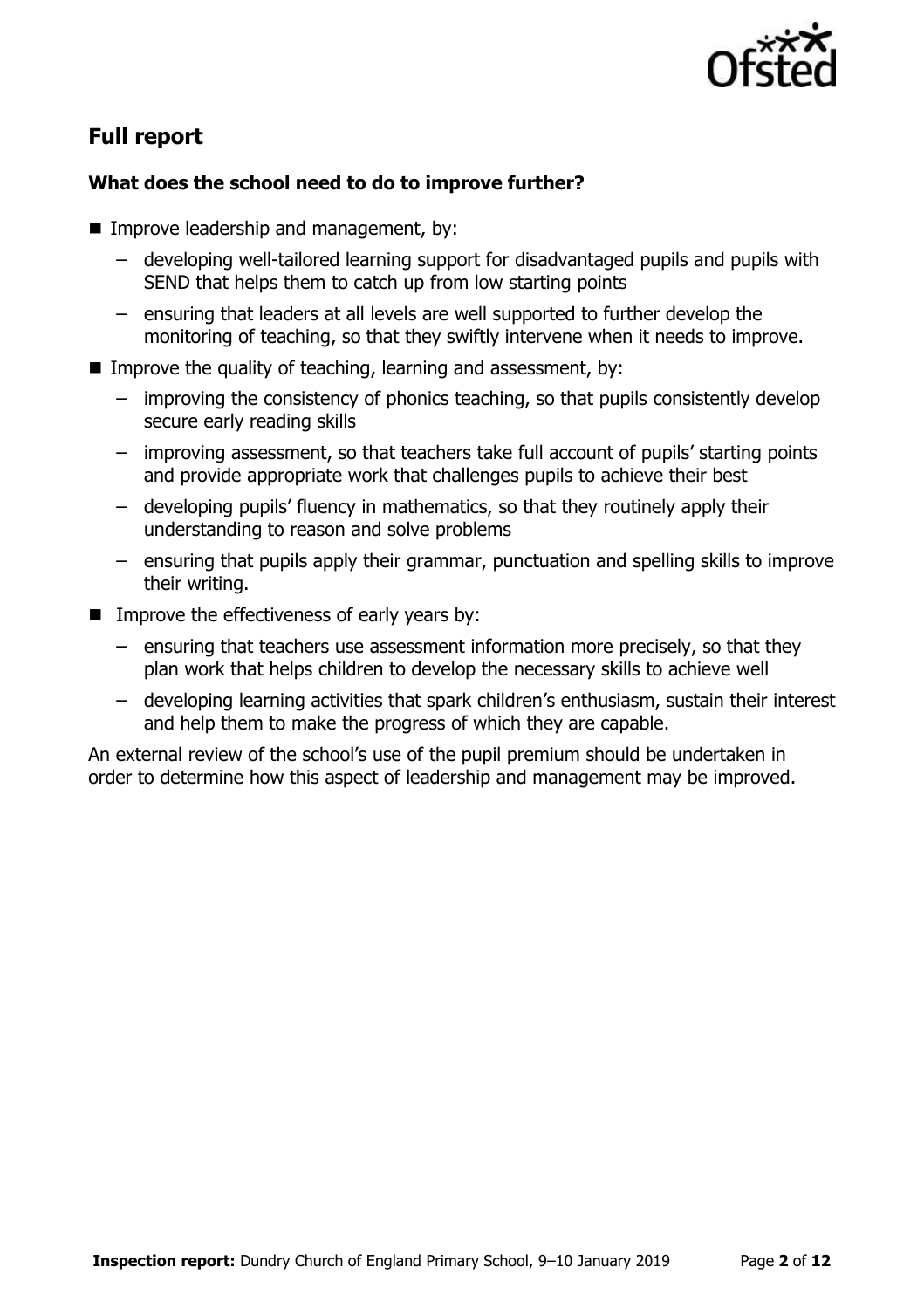

# **Inspection judgements**

#### **Effectiveness of leadership and management Requires improvement**

- Over time, the school has been through a challenging period of turbulence and change. Senior leaders have worked resolutely to tackle weak teaching and develop a stable staffing structure. However, the pace of improvement has not been swift enough and teaching is still too variable.
- Leaders have not thoroughly monitored the quality of teaching for disadvantaged pupils and pupils with SEND. This has prevented them from intervening when teaching needs to improve. Until very recently, interventions were not sufficiently focused. Consequently, pupils have not made enough progress to catch up from their low starting points. Almost all disadvantaged pupils and pupils with SEND are currently working below where they should.
- Several leaders are new to their roles. They have swiftly identified the main areas for improvement. For example, leaders recognise that too few pupils, especially the most able pupils, achieve greater depth in their learning. New leaders demonstrate that they have the capacity to effect the necessary changes. However, it is too early to evaluate their success.
- The school provides broad curriculum coverage across a range of subjects. Teachers provide pupils with opportunities to develop their writing skills in other subjects. However, leaders do not evaluate the effectiveness of all subjects with the precision needed to recognise when teaching needs to improve.
- The school uses pupil premium funding to plan many suitable interventions for disadvantaged pupils. However, leaders do not thoroughly evaluate the impact of this support. This hinders them from intervening when pupils are making insufficient progress. Although additional teaching has a positive impact on some pupils' progress, this is not consistently strong. As a result, the majority of disadvantaged pupils, several of whom also have SEND, are not attaining well.
- Difficult circumstances have hampered senior leaders' efforts to improve the consistency of teaching. However, they demonstrate the capacity to raise standards. They have not shied away from tackling weak teaching to ensure that pupils are provided with a good quality of education. The executive headteacher works effectively with experienced leaders in the trust to help teachers to improve. Almost all staff who responded to the online questionnaire believe that leaders support them well. They say that leaders listen to them and that they feel respected and valued.
- Leaders have a consistent system of behaviour management. This is well understood by pupils and consistently applied by staff. Staff confirm that leaders support them in managing pupils' behaviour.
- The school's special educational needs coordinator, who is new in post, is an experienced leader. She is working closely with teachers to develop more sharply focused interventions. Leaders are developing their monitoring of the effectiveness of additional support for pupils with SEND and there are early signs of success. For example, pupils' attendance is good and their confidence is improving. It will take more time to establish the long-term impact of leaders' work.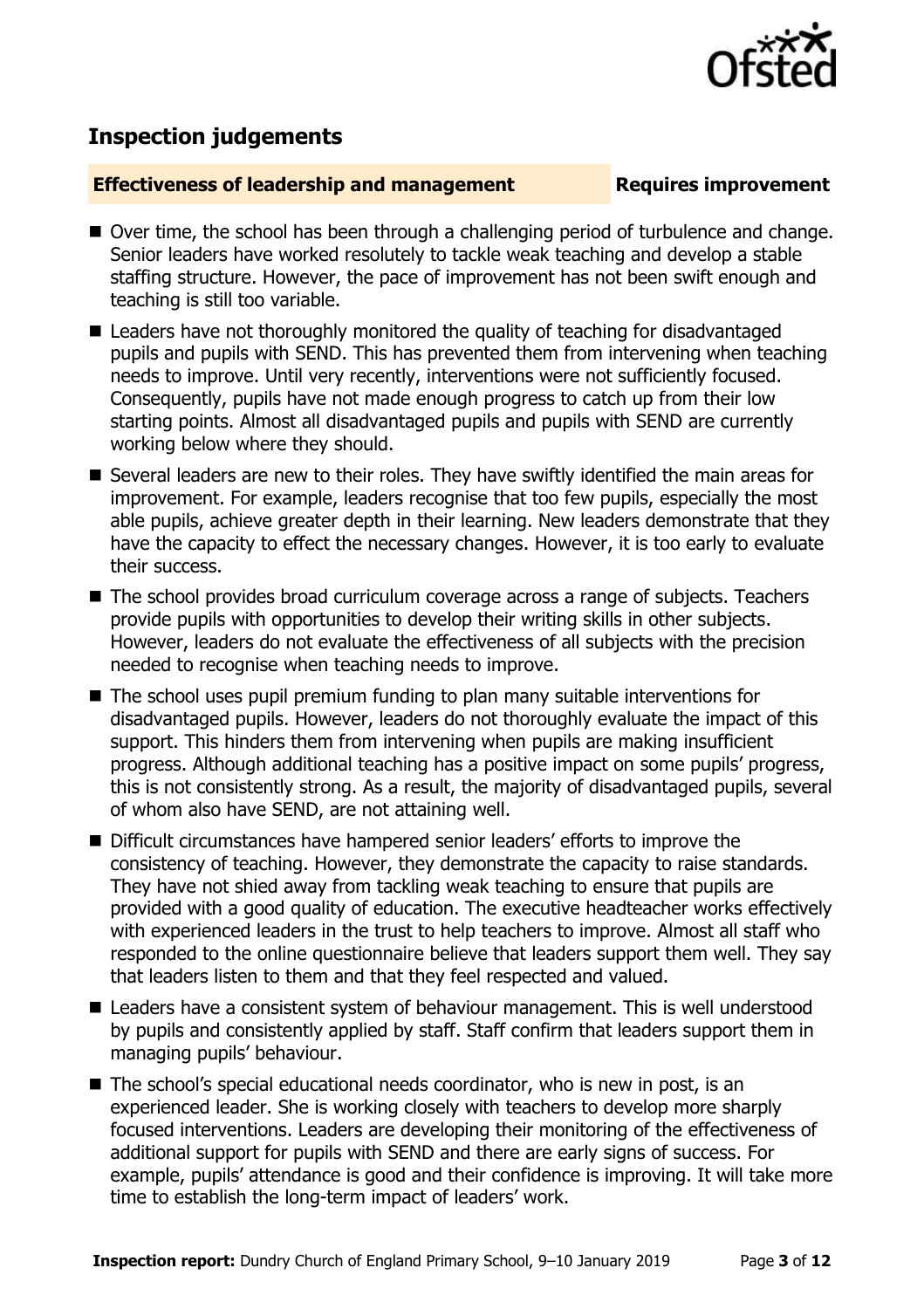

- Leaders have made effective use of the physical education and sport premium funding to provide sports coaching and purchase sports equipment. Leaders have also targeted the use of funding to train teaching assistants and provide activities for pupils, such as caving and canoeing. However, leaders confirm that their evaluation of the impact of the funding has not been thorough enough to check its effect.
- The vast majority of parents and carers who responded to the online survey and discussions are happy with the school. They typically comment, 'the academy trust has made many improvements,' and, 'staff are dedicated, hardworking and incredibly supportive'.
- **Pupils develop a good understanding of British values, because the school promotes its** values, such as trust, honesty and friendship, effectively. These values are reflected in the school's 'golden rules' and reward systems.
- Leaders provide pupils with an interesting range of opportunities to enhance their spiritual, moral, social and cultural development. For example, pupils take part in fundraising activities and have enjoyed participating in debating and sporting events. Pupils are supported to value diversity when they learn about different beliefs, cultures and values in religious education.

### **Governance of the school**

- The chief executive officer of the trust makes effective use of regular meetings with governors to check their impact. Governors are committed to driving school improvement and ask probing questions to hold school leaders to account.
- Governors actively evaluate much of the school's work through focused visits. This enables them to gain a clear understanding of the school's strengths and areas for development.
- Several staff changes have restricted the extent to which governors and trustees have been able to support school leaders to improve outcomes. Governors have not yet thoroughly evaluated the impact of pupil premium funding.

### **Safeguarding**

- $\blacksquare$  The arrangements for safeguarding are effective.
- Leaders promote the importance of keeping pupils safe. The executive headteacher ensures that all staff are provided with timely updates to training. As a result, staff have good knowledge of the signs that might indicate a pupil is at risk.
- Staff know that they have a duty to keep pupils safe and have a clear understanding of how to report concerns. When necessary, safeguarding leaders refer concerns to outside agencies, so that pupils and their families receive the help that they need. They follow this up, to check that their actions are making a difference.
- The school makes the necessary checks to ensure that all adults working in the school are safe to work with children. The school meticulously records this information on the school's single central record.
- Adults are diligent in ensuring that pupils are safe when they are in their care. Pupils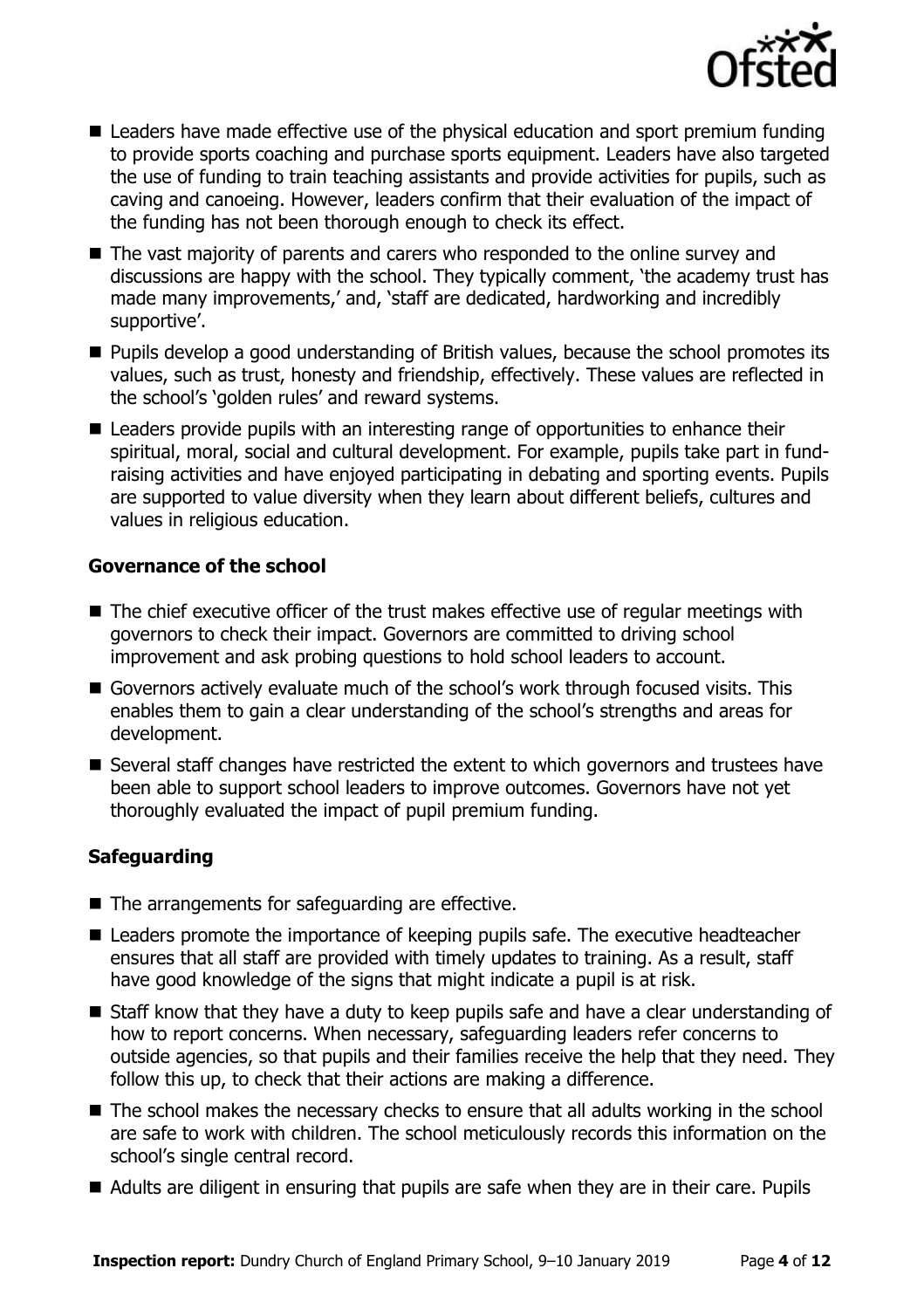

say that they feel safe in school. Pupils know whom to go to if they have any worries.

#### **Quality of teaching, learning and assessment Fig. 2.1 Requires improvement**

- The quality of teaching, learning and assessment is not yet good. Leaders have not been sufficiently successful in smoothing out inconsistencies in teaching over time. Consequently, pupils' outcomes are variable.
- The development of pupils' early reading skills varies because the teaching of phonics is not consistently well matched to pupils' ability. When work is too easy, this limits how well pupils achieve. Weak phonics teaching in the past has meant that several older pupils have gaps in their knowledge. Leaders have recently provided training and developed additional teaching support to improve phonics teaching. However, it is not yet possible to determine its impact.
- There are some inconsistencies in teachers' subject knowledge and the precision of their assessment of pupils' learning. This limits how well they plan pupils' learning. Where teaching is less effective, learning tasks are not pitched appropriately to meet pupils' needs. As a result, pupils often achieve tasks easily because they have secured the relevant skills. For example, in the mixed class of Year 4, 5 and 6 pupils, pupils quickly and accurately calculated the volume and area of 2-D and 3-D shapes because they already knew what to do.
- Adults do not routinely intervene in pupils' learning to check on their progress. This restricts them from identifying pupils' misconceptions and modifying learning to consolidate pupils' understanding.
- Teachers' questioning is not routinely probing. This limits how well they can assess pupils' understanding and extend their learning. Consequently, several pupils, including the most able pupils, do not make the progress of which they are capable.
- Teachers consistently follow the school's marking policy. However, teachers do not consistently pick up on grammar, punctuation and spelling mistakes in pupils' writing. Therefore, pupils are limited in the extent to which they can apply and embed the skills they have learned to improve their work.
- **Pupils' fluency in mathematics is variable because the development of pupils' basic** mathematical skills is inconsistent. This impedes the effectiveness with which pupils can apply their mathematical skills to reason and solve problems.
- Until very recently, teaching has not consistently supported disadvantaged pupils and pupils with SEND to achieve well. As a result, the vast majority of pupils have fallen behind in their learning. Teaching assistants are now better deployed to provide additional teaching support. They provide careful explanations and scaffold learning tasks so that pupils understand what to do. They make good use of praise, which improves pupils' confidence and encourages them to remain focused. When asked if additional help is beneficial, a pupil commented, 'very much so'. However, these improvements need to be further embedded to maximise their impact.
- Teachers have positive expectations of pupils' engagement in their learning. Therefore, even when learning activities do not consistently meet their needs, pupils do their best to apply themselves to their work.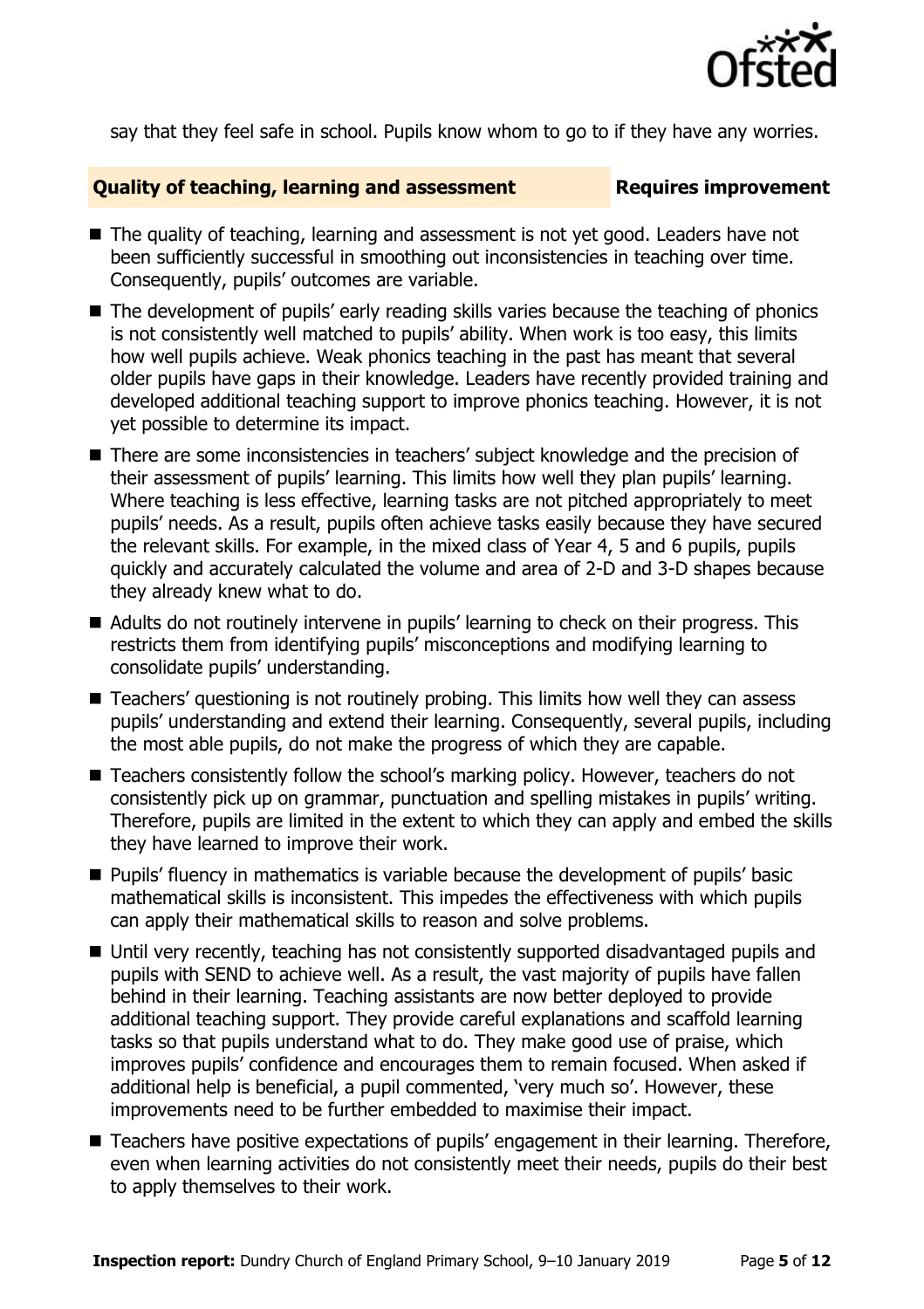

- The school provides information to parents about how well their children are achieving. This helps them to understand how to support them. Pupils are routinely provided with homework to consolidate what they are learning in school. Pupils are motivated by the extended homework projects that teachers provide for them each term.
- Teachers' planning of foundation subjects, such as science and history, is effective in helping pupils to develop their writing across the curriculum. For example, pupils enjoyed writing up the results of their investigations in science and recounts of their trip to Chepstow Castle.

### **Personal development, behaviour and welfare Good**

#### **Personal development and welfare**

- The school's work to promote pupils' personal development and welfare is good.
- Adults care about pupils' well-being and form warm and supportive relationships with them. Pupils feel valued, which fosters mutually respectful relationships between pupils and adults.
- **Pupils are confident and keen to talk about their learning. They are welcoming to** visitors and proud to be part of the school community.
- Pupils have a good understanding of different forms of bullying, including cyber bullying. They can explain the necessary steps to stay safe online. Pupils say that there is no bullying in school and confirm that it would not be tolerated.
- $\blacksquare$  The vast majority of parents are very pleased with how the school supports their children's welfare. They typically comment that the school provides a 'nurturing and warm environment'.
- **Pupils who require extra help are provided with appropriate support to improve their** emotional, social and mental health. This is making a positive difference to their selfesteem and confidence.
- Adults ensure that pupils are well prepared for life in modern Britain. For example, pupils have learned about refugees living in this country. They were also interested to visit a local foodbank. Pupils enjoyed comparing the Royal Wedding with a Hindu wedding.
- Leaders have sought the support of experienced leaders in the trust to remedy weaknesses in teaching, particularly for pupils with SEND and disadvantaged pupils. There are early signs that this is beginning to make a positive difference. Teachers are now starting to plan additional teaching support more effectively. However, more time is needed to develop this and evaluate its impact.

### **Behaviour**

- $\blacksquare$  The behaviour of pupils is good.
- Adults have consistently positive expectations of pupils' behaviour. Staff believe that leaders support them to manage pupils' behaviour well. Pupils understand that they are responsible for their actions. As a result, they conduct themselves well in and around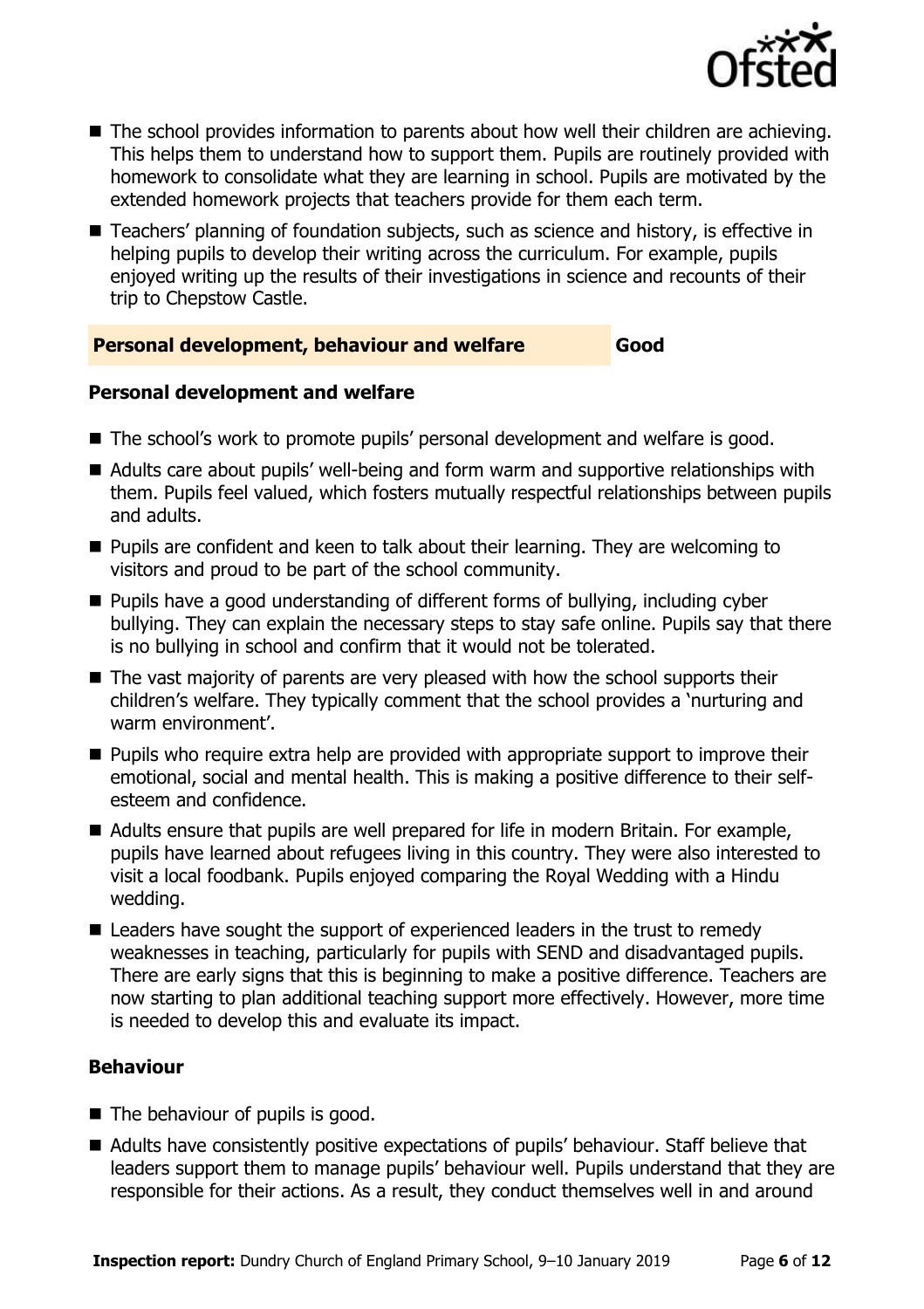

school. They respond quickly to instructions and usually settle to work without fuss.

- Pupils look after one another because they are considerate of each other's feelings. Pupils understand and value the school's golden rules. They enjoy receiving rewards such as 'magic moments' for positive behaviour. Pupils say that behaviour is usually good and confirm that adults quickly resolve any problems.
- Leaders have effective systems for monitoring attendance. They work closely with parents to promote the importance of attendance. As a result, pupils attend school regularly and arrive at school punctually, eager to start the day. A very small minority of pupils have higher absence for unavoidable reasons.
- **Pupils are interested in learning and show resilience to stick at learning, even when it** does not sufficiently challenge them. This helps them to stay focused in lessons.

#### **Outcomes for pupils Requires improvement**

- Outcomes for pupils are too variable. In the end of key stage 2 tests in 2018, pupils' progress in reading, writing and mathematics was well below that of others nationally. Progress in reading and mathematics were particularly weak. This was a considerable decline from the previous year.
- Outcomes at key stage 1 in reading, writing and mathematics have declined over the last two years. In 2018, the proportion of pupils reaching the standards expected for their age in these subjects was below that of pupils nationally. Few pupils achieve greater depth in their learning over time.
- Teaching does not routinely support pupils to develop secure skills in phonics. Consequently, too few pupils achieve the expected standard in the Year 1 phonics screening check. For the last three years, the proportion of pupils achieving the expected standard has been below that of pupils nationally.
- Reviews of current pupils' work highlight the fact that teaching activities do not consistently challenge pupils to make effective progress. As a result, only a very small minority of pupils, including the most able pupils, are working at greater depth in their learning in any subject.
- Additional teaching intervention for disadvantaged pupils and pupils with SEND has not been sharply focused enough. Therefore, pupils have not routinely had the support they need to make good progress. As a result, most disadvantaged pupils and pupils with SEND have low attainment in reading, writing and mathematics.
- The school's most recent assessment information confirms that pupils' progress in reading, writing and mathematics is improving. However, it is still too variable and many pupils do not achieve what the school expects of them. As a result, over one third of pupils across the school have below-average attainment in reading, writing and mathematics.
- Leaders aspire to remedy the variability in teaching in order to improve outcomes. Consequently, they have recently set higher targets for pupils and implemented additional teaching support. There are early signs that some pupils are beginning to make better progress and some striking examples of strong progress. However, it is too soon to determine whether these improvements can be sustained.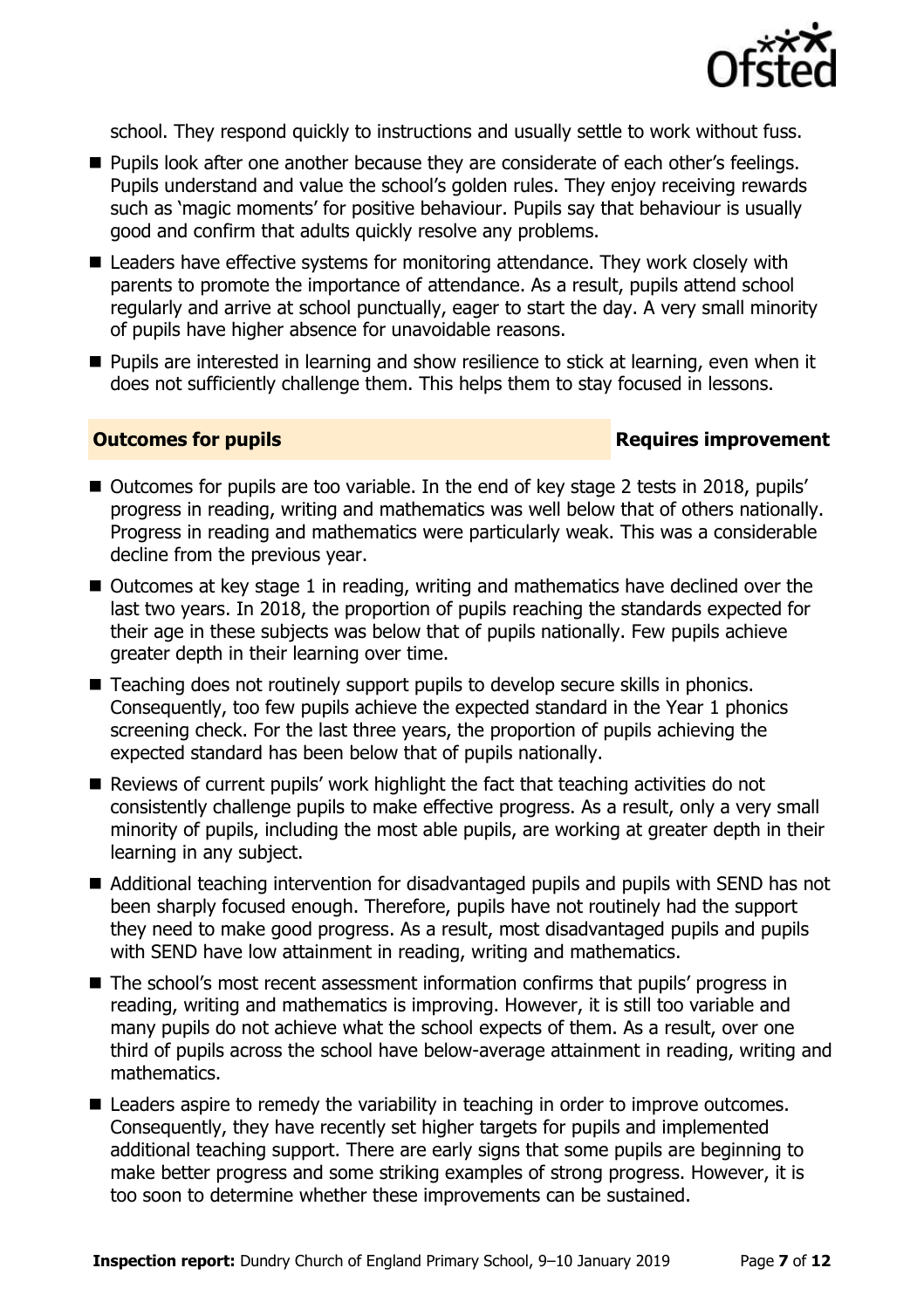

### **Early years provision**

- Leaders have taken insufficient action to improve provision and teaching. Consequently, the proportion of children who achieve a good level of development over time is below that of children nationally.
- The quality of teaching is variable because the expectations of what children can achieve are not high enough. As a result, children are not sufficiently well supported to build their knowledge, skills and understanding across all areas of learning. This hinders them from making the progress of which they are capable.
- Current children, many of whom entered early years with skills well below those typical for their age, are not catching up quickly enough. For example, they are not habitually encouraged to use their understanding of phonics to develop their writing. In addition, the most able children are not being sufficiently stretched to achieve what should be expected of them.
- Teaching activities do not usually encourage children to become fully absorbed in their learning. This is because they often lack purpose and do not prompt children's curiosity. For example, children shredded pieces of polystyrene and cut cardboard boxes when using materials to make a 'dinosaur home'. A child commented, 'We're meant to be making a dinosaur home, but we're making a mess.'
- Adults miss opportunities to intervene in children's learning, which hinders them from asking questions, assessing children's learning and developing their skills. For instance, children draw pictures when making booklets about dinosaurs. However, adults do not encourage children to use the adjectives that they have learned in order to write about dinosaurs.
- An experienced early years leader from another school in the trust has only very recently taken on the role of early years leader at Dundry. She has swiftly identified the main targets for improvement and taken the necessary steps to put these in place. For example, she has provided phonics training and supported staff to develop resources in the outdoor area. However, these changes are very recent and the impact cannot yet be assessed. It will take time to fully develop and improve early years provision and teaching so that these have a consistently positive impact.
- Early years staff form effective partnerships with parents, which helps them understand how to support their children. Parents say that their children enjoy school and have settled well.
- Adults form kind and caring relationships with children. Adults understand they have a responsibility for keeping children safe and promoting their welfare.
- Children know what teachers expect of them and consequently they are polite and well behaved. Children respond well to instructions from adults and play cooperatively with each another.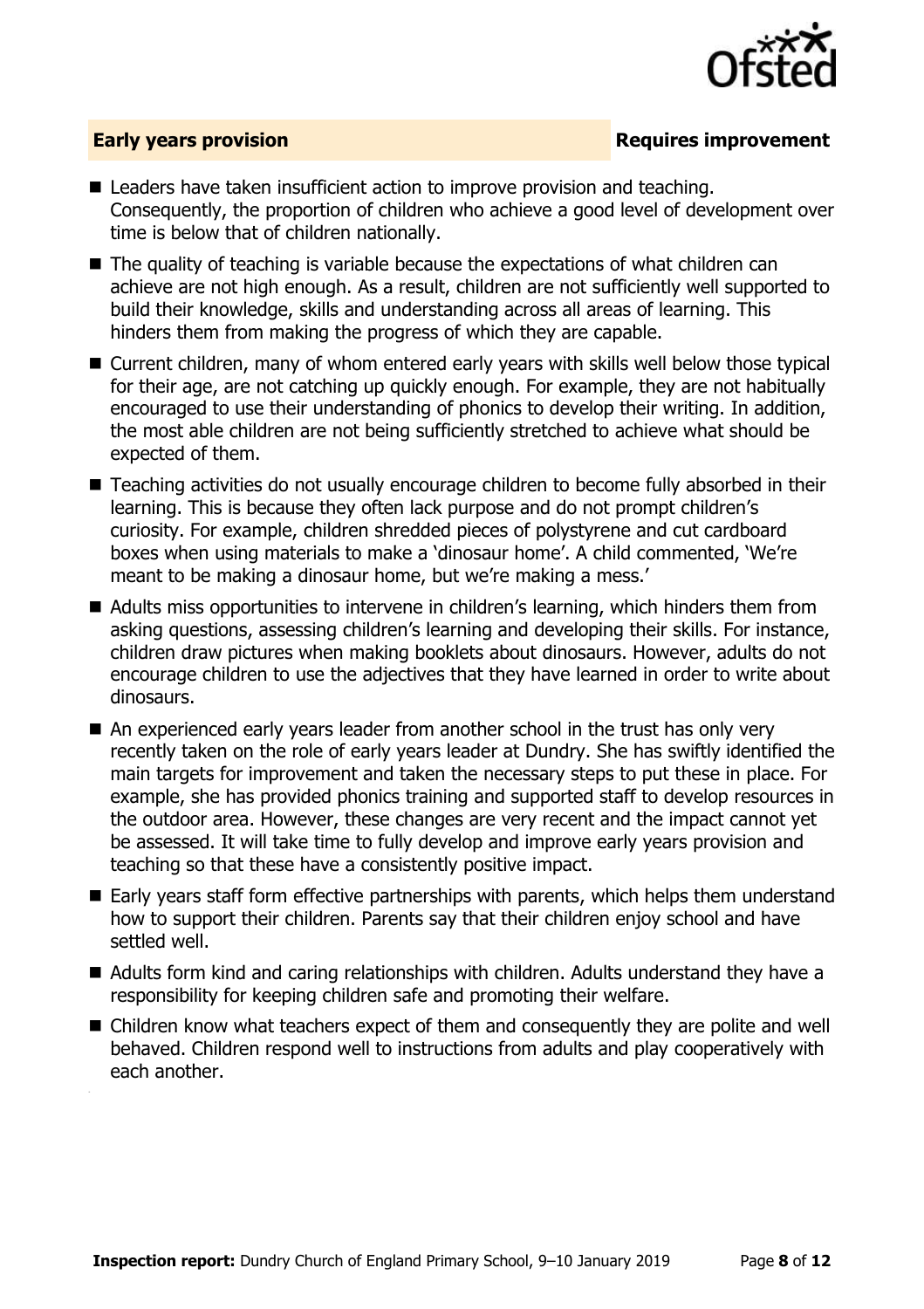

# **School details**

| Unique reference number | 145021         |
|-------------------------|----------------|
| Local authority         | North Somerset |
| Inspection number       | 10088285       |

This inspection of the school was carried out under section 5 of the Education Act 2005.

| <b>Type of school</b>               | Primary                  |
|-------------------------------------|--------------------------|
| School category                     | Academy sponsor-led      |
| Age range of pupils                 | 4 to 11                  |
| <b>Gender of pupils</b>             | Mixed                    |
| Number of pupils on the school roll | 77                       |
| Appropriate authority               | Board of trustees        |
| Chair                               | Jen Hird                 |
| <b>Headteacher</b>                  | Michelle Parsons         |
| Telephone number                    | 0117 964 7181            |
| Website                             | www.dundry.com           |
| <b>Email address</b>                | office@dundry.com        |
| Date of previous inspection         | Not previously inspected |

### **Information about this school**

- Dundry Church of England Primary School is smaller than the average-sized primary school. There are three mixed-age classes.
- The school has undergone several changes to staffing and leadership in recent years. The predecessor school was judged as requires improvement at its last inspection in September 2015. It was subsequently sponsored by the Academy of Trinity in Radstock and the Dove Family Trust was established. By the end of 2015, the leadership team at Dundry had resigned. In January 2016, the Midsomer Norton Schools Partnership set up an interim leadership structure at the school.
- The school formally joined the Midsomer Norton Schools Partnership in July 2016. The trust is currently responsible for 17 schools in three different local authorities. The school's work is overseen by a board of directors. The executive headteacher is also the executive headteacher of Trinity Church School in Radstock, which is also part of the trust.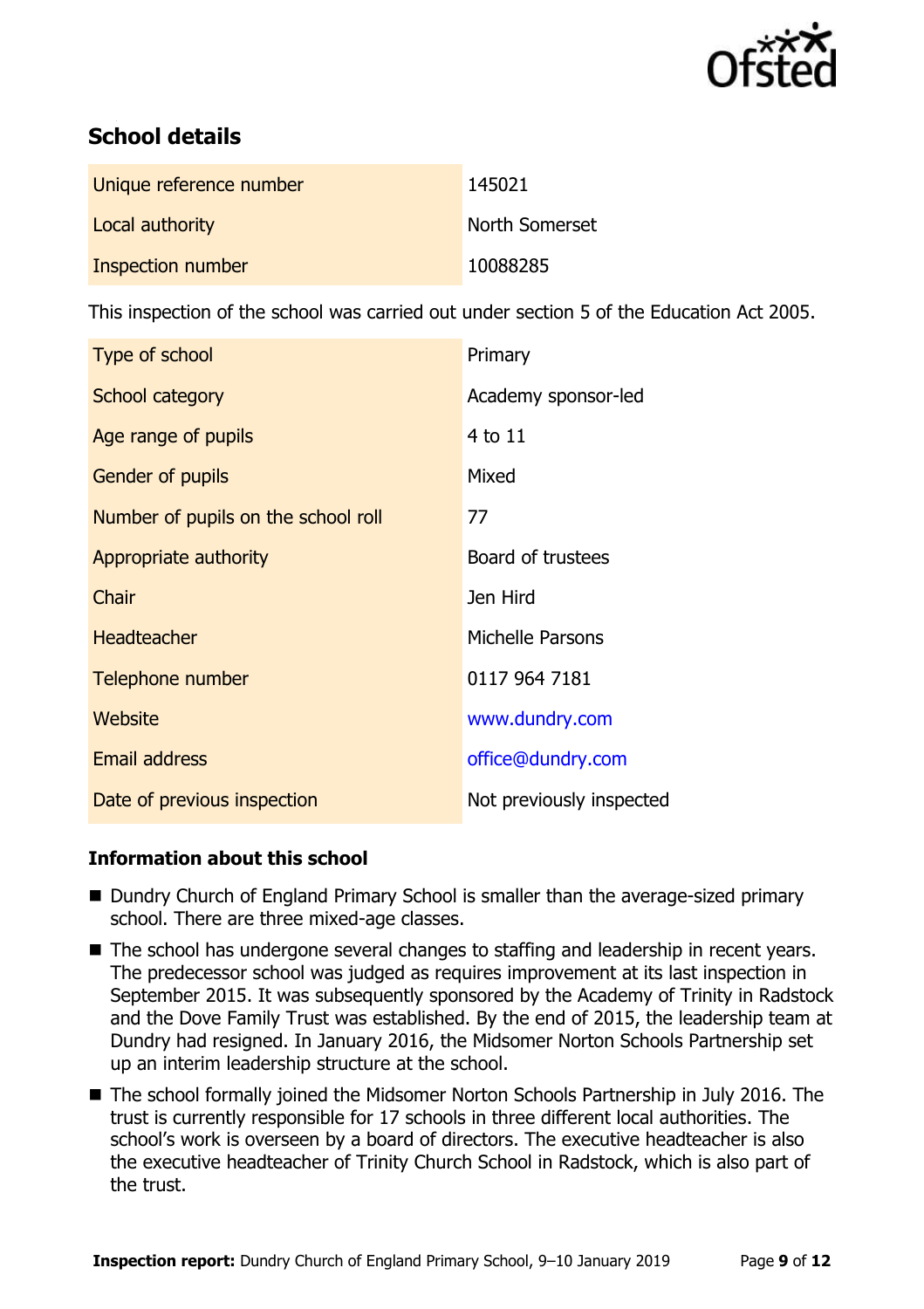

- The vast majority of pupils are White British and no pupils speak English as an additional language.
- The proportion of pupils known to be eligible for the pupil premium is below the national average.
- The proportion of pupils who receive support for special educational needs is below that of pupils nationally. The proportion of pupils who have an education, health and care plan is above the national average.
- The school runs a breakfast and after-school club.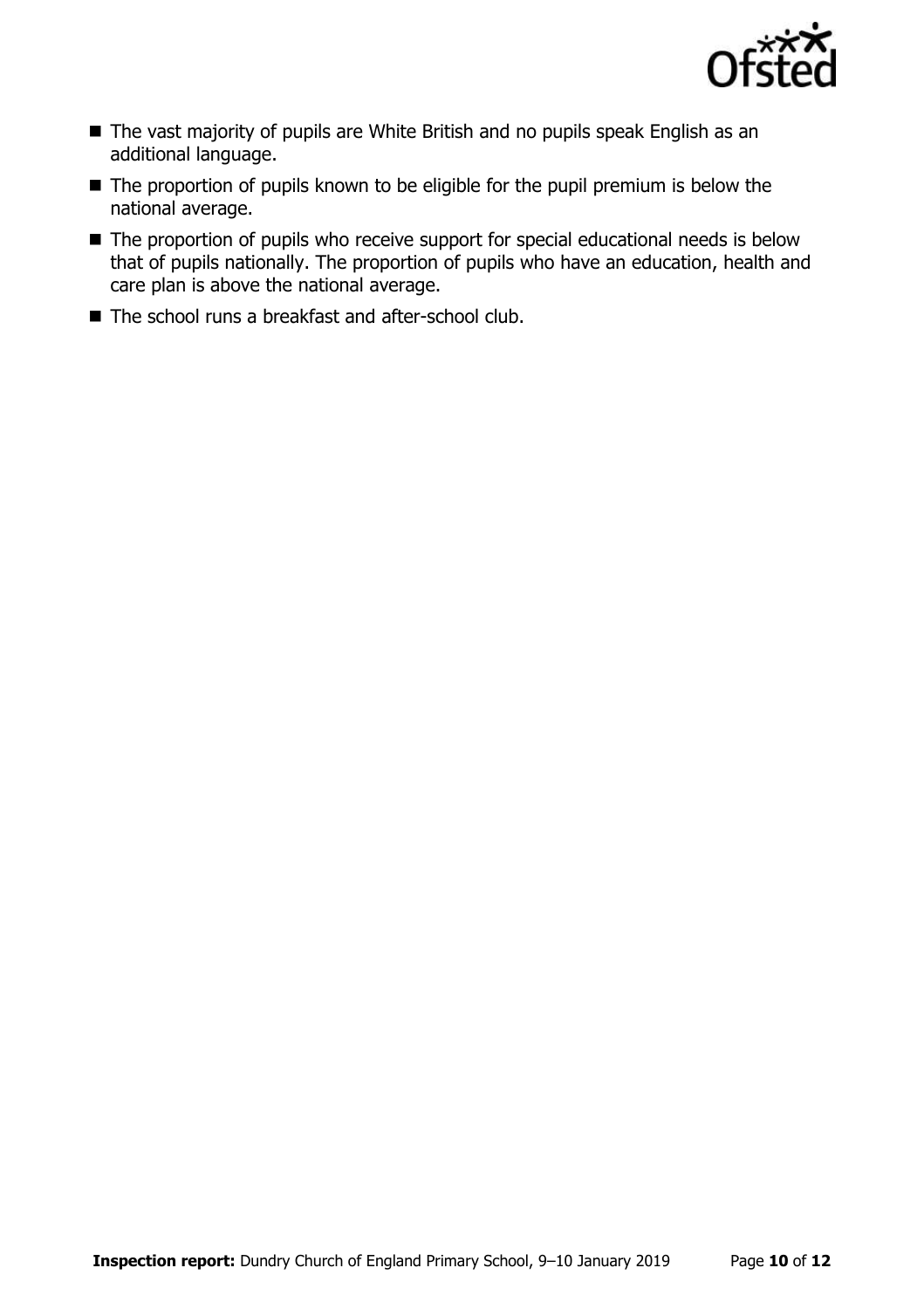

# **Information about this inspection**

- The inspector observed English and mathematics lessons in all classes. All observations were carried out jointly with the executive headteacher or the early years leader. Together with leaders, the inspector scrutinised pupils' work in English, mathematics and topic books in several year groups.
- The inspector reviewed the school's self-evaluation and action plans. Several meetings were held with senior leaders to discuss the school's latest assessment information. The inspector also reviewed minutes of governing body meetings, behaviour logs, attendance information and safeguarding records.
- The inspector held a meeting with a group of pupils to seek their views of the school. Several informal discussions were also held with pupils during lessons, and at breaktime and lunchtime. The inspector observed a teaching assistant listening to pupils read.
- Separate meetings were held with the chief executive officer of the trust, the special educational needs team, the early years leader and the subject leaders for English and mathematics. The inspector also met with representatives of the local governing body, including the chair and vice-chair of governors.
- The inspector observed pupils' behaviour in the breakfast club and after-school club, during lessons and at break- and lunchtime.
- $\blacksquare$  The inspector talked to parents during the inspection to gauge their views of the school. The inspector also considered 42 responses to the online survey, Parent View, and 11 free-text comments. The inspector took account of 13 responses to the online staff questionnaire.

### **Inspection team**

Catherine Beeks, lead inspector **Catherine Beeks**, lead inspector